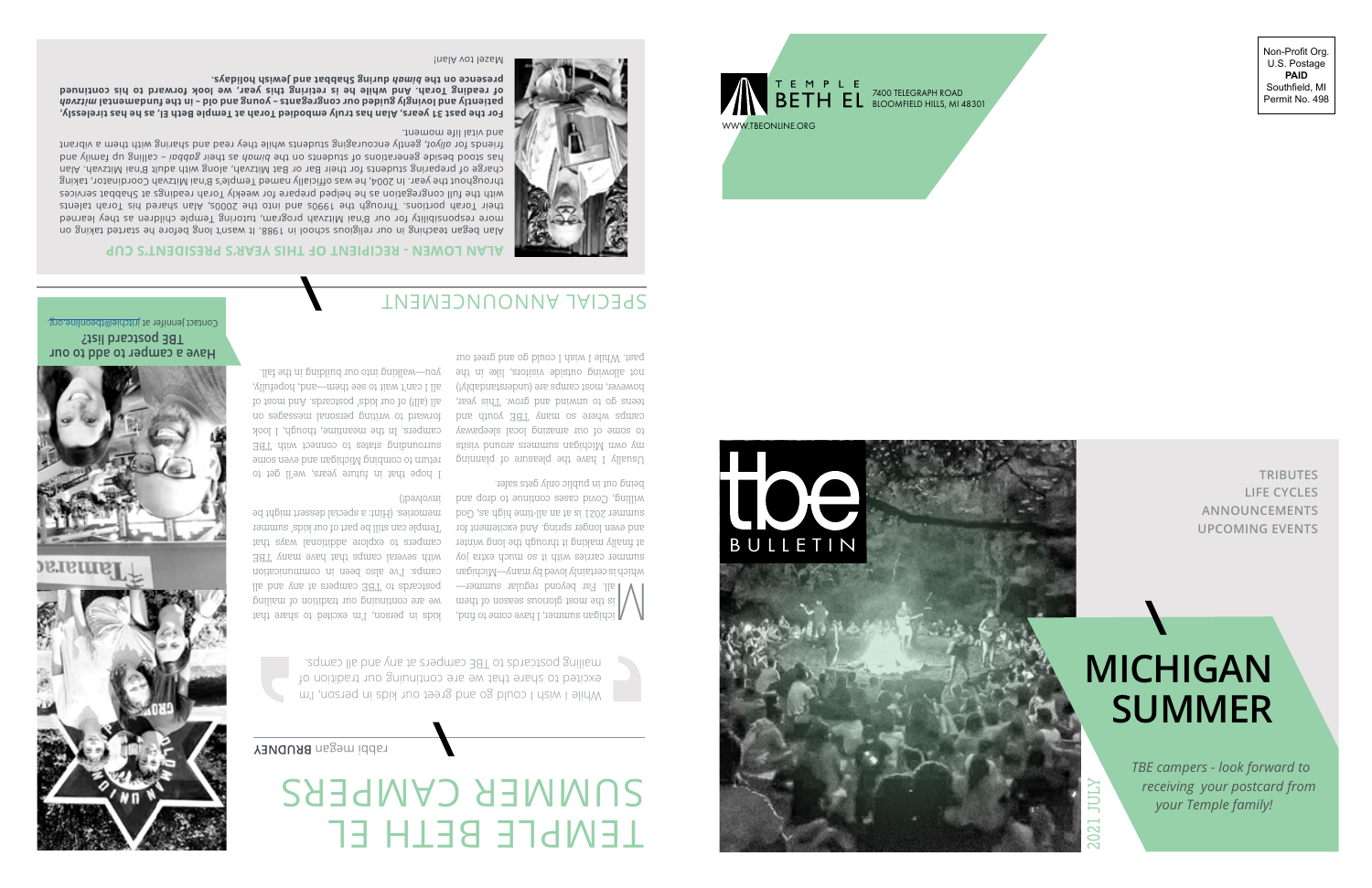# TEMPLE BETH EL SUMMER CAMPERS

rabbi megan **BRUDNEY**

While I wish I could go and greet our kids in person, I'm excited to share that we are continuing our tradition of mailing postcards to TBE campers at any and all camps.

ichigan summer, I have come to find,<br>is the most glorious season of them<br>all. Far beyond regular summer which is certainly loved by many—Michigan summer carries with it so much extra joy at finally making it through the long winter and even longer spring. And excitement for summer 2021 is at an all-time high as, God willing, Covid cases continue to drop and being out in public only gets safer.

Usually I have the pleasure of planning my own Michigan summers around visits to some of our amazing local sleepaway camps where so many TBE youth and teens go to unwind and grow. This year, however, most camps are (understandably!) not allowing outside visitors, like in the past. While I wish I could go and greet our

kids in person, I'm excited to share that we are continuing our tradition of mailing postcards to TBE campers at any and all camps. I've also been in communication with several camps that have many TBE campers to explore additional ways that Temple can still be part of our kids' summer memories. (Hint: a special dessert might be involved!)

I hope that in future years, we'll get to return to combing Michigan and even some surrounding states to connect with TBE campers. In the meantime, though, I look forward to writing personal messages on all (all!) of our kids' postcards. And most of all I can't wait to see them—and, hopefully, you—walking into our building in the fall.



**Have a camper to add to our TBE postcard list?**  Contact Jennifer at [jritchie@tbeonline.org](mailto:jritchie%40tbeonline.org?subject=).

## SPECIAL ANNOUNCEMENT



### **ALAN LOWEN - RECIPIENT OF THIS YEAR'S PRESIDENT'S CUP**

Alan began teaching in our religious school in 1988. It wasn't long before he started taking on more responsibility for our B'nai Mitzvah program, tutoring Temple children as they learned their Torah portions. Through the 1990s and into the 2000s, Alan shared his Torah talents with the full congregation as he helped prepare for weekly Torah readings at Shabbat services throughout the year. In 2004, he was officially named Temple's B'nai Mitzvah Coordinator, taking charge of preparing students for their Bar or Bat Mitzvah, along with adult B'nai Mitzvah. Alan has stood beside generations of students on the *bimah* as their *gabbai* – calling up family and friends for *aliyot*, gently encouraging students while they read and sharing with them a vibrant and vital life moment.

**For the past 31 years, Alan has truly embodied Torah at Temple Beth El, as he has tirelessly, patiently and lovingly guided our congregants – young and old – in the fundamental** *mitzvah*  **of reading Torah. And while he is retiring this year, we look forward to his continued presence on the** *bimah* **during Shabbat and Jewish holidays.**

Mazel tov Alan!